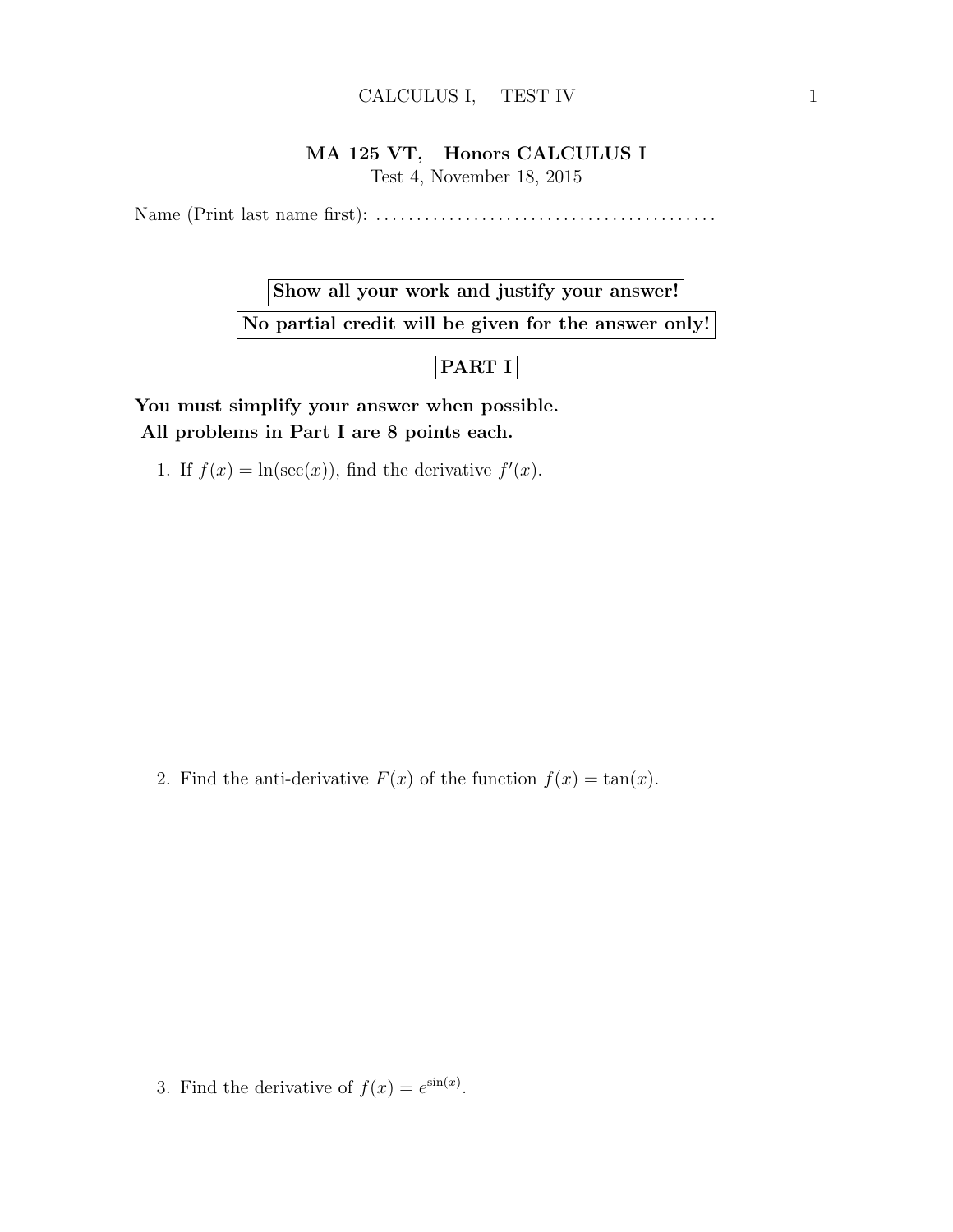4. Evaluate 
$$
\int \frac{x^3 + 1}{x^4 + 4x} dx
$$

5. Solve  $e^{3x+2} = 9$ .

6. Solve  $\ln(2x+1) = -2$ .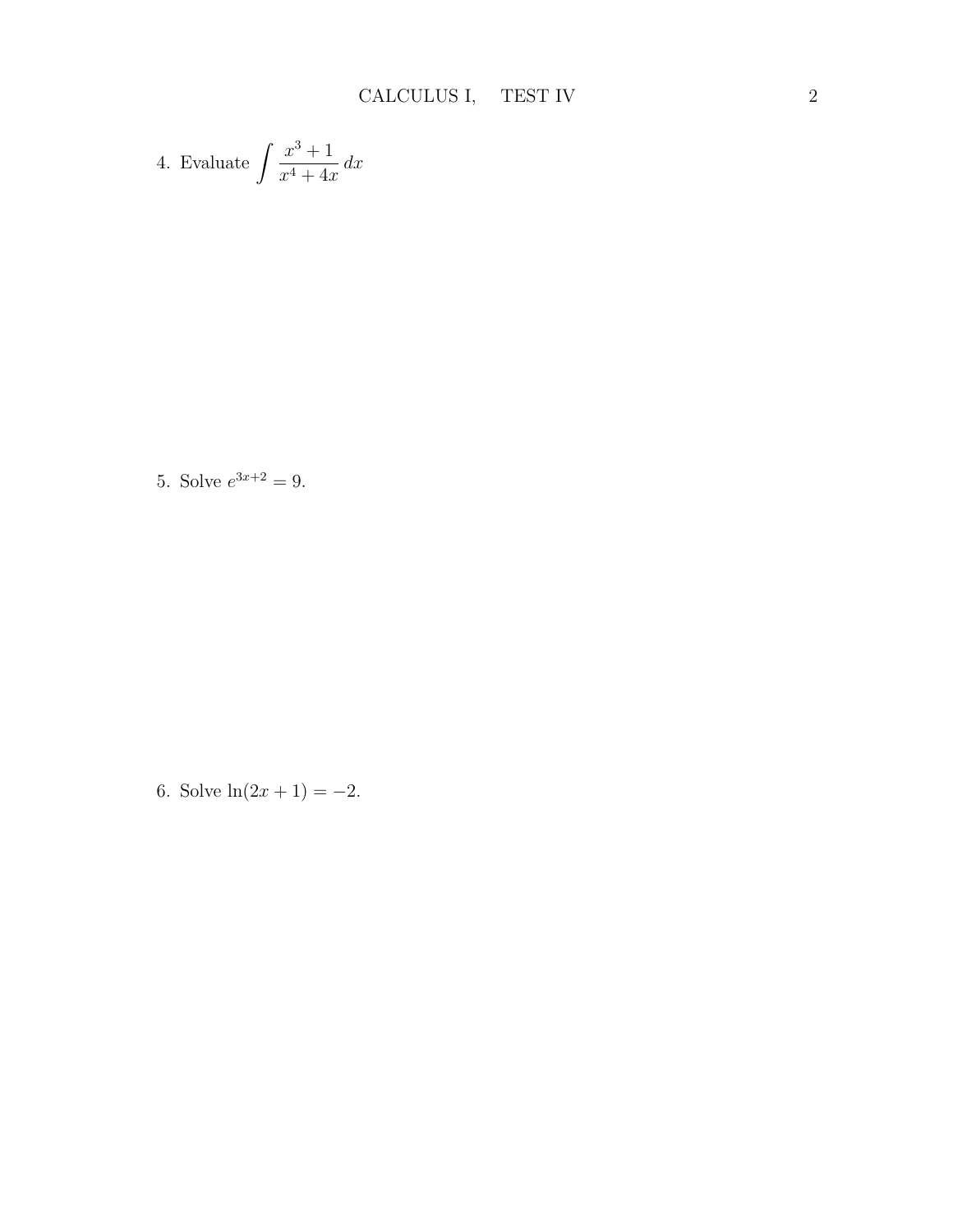7. Use Newton's method to approximate the value of  $\sqrt{101}$ . Start with  $x_1 = 10$  and only compute the second approximate value  $x_2$ .

8. Given  $f(x) = x^5 + 2x + 1$  show first that  $f(x)$  is one-to-one and next compute the derivative  $(f^{-1})'(1)$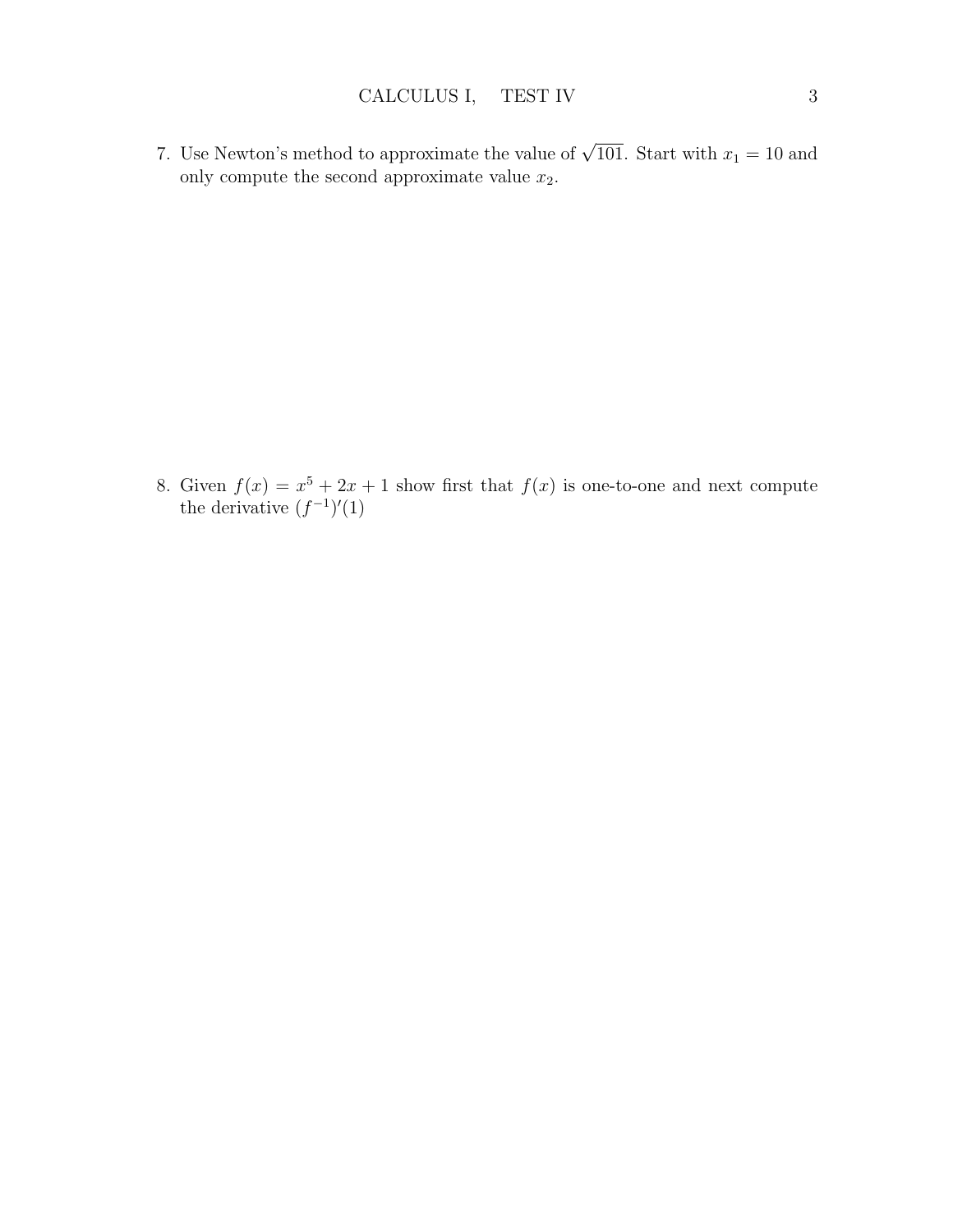## PART II

1. [8 points] Comment on the following solution. Explain each of the steps and comment if they are correct.

$$
\int_{-1}^{1} \frac{1}{x} dx = \ln|x| |_{-1}^{1} = \ln(1) - \ln(1) = 0.
$$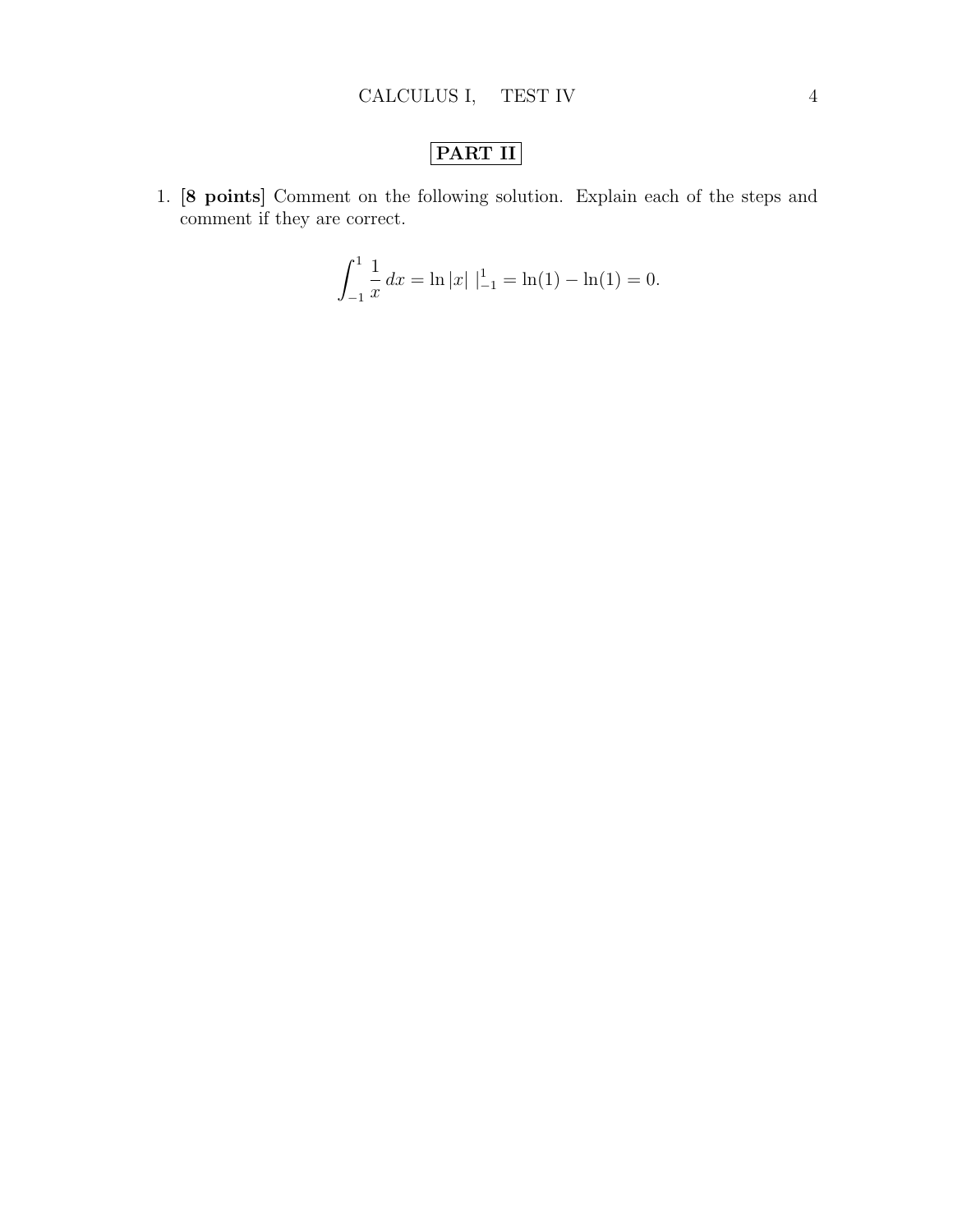- 2. [12 points] Given the graph of  $y = \ln(x)$  below read off:
	- (1) the value  $y = \ln(1.5)$
	- (2) the value of  $x = e^{1.5}$

(3) Estimate the derivative of  $e^x$  at  $x = 1.5$  (Hint: draw the tangent line and estimate its slope).

Indicate in the graph how you found your values; do NOT use your calculator to find these values!